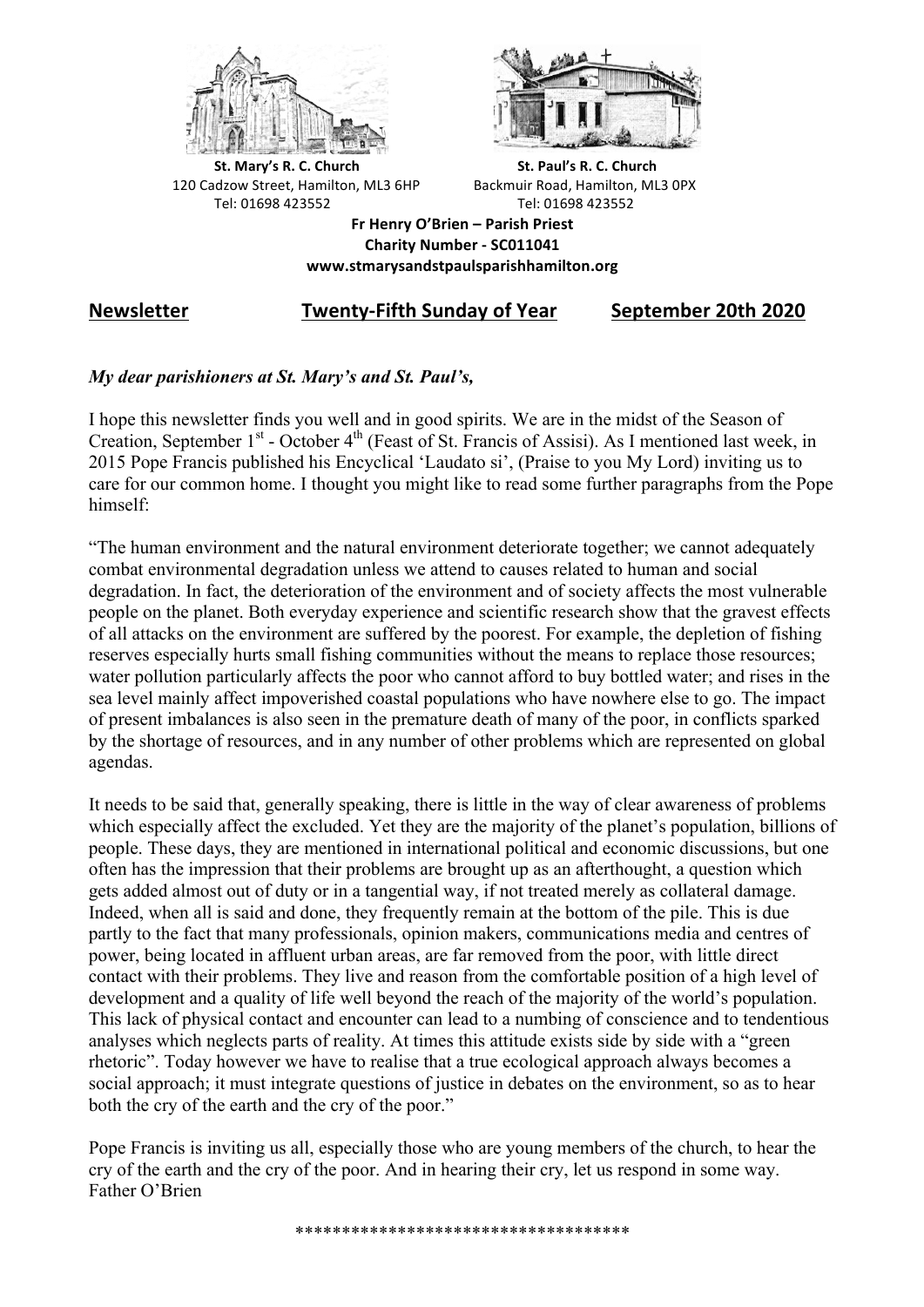**First Holy Communion at St. Mary's and St. Paul's:** the following letter will be of particular interest to the parents of children at St. Mary's Primary who should have celebrated First Holy Communion in May 2020. Discussions are also underway with St. Paul's Primary to reach suitable dates for their celebration of First Holy Communion.

**A Message from the Catholic Men's Society:** the CMS continue to meet via Zoom on Monday mornings at 11am to discuss matters of faith and practice in the modern world. Any men of the parish who wish to join in this conversation would be most welcome. Please contact Peter Lavery at laverypeter93@yahoo.com

**Booking for Weekday Masses** needs to be done on a weekly basis to allow for Requiems; booking for the coming week will be possible on Saturday evenings around 8pm. Thank you for your understanding and co-operation.

\*\*\*\*\*\*\*\*\*\*\*\*\*\*\*\*\*\*\*\*\*\*\*\*\*\*\*\*\*\*\*\*\*\*\*\*

# **St. Mary's has seating for thirty-six people (the balcony is not to be used) St. Paul's has seating for thirty people.**

*Please think about choosing St. Paul's for your visit as it may well be quieter there, especially on Sunday morning.*

**The Diocese has recommended that we have a booking system for places at the liturgy**; this is for safety reasons and also to ensure that people are not disappointed if they arrive at church and discover they cannot enter. For each service the parish **must** retain details of all those attending to ensure that contact tracing can be carried out if necessary.

**Please consult the parish website, stmarysandstpaulshamilton.org,** to book a place through **Eventbrite** or by phoning the church house. Details of our services will be given on the parish website, but please be aware that timings for Mass on the Sunday are different to our normal programme:

**Sunday services at St. Mary's: Saturday Vigil at 5.30pm and Sunday Morning at 10.30am Sunday Services at St. Paul's: Saturday Vigil at 4pm and Sunday Morning at 9.15am.**

**The weekday Masses this week will be at St. Mary's:**

**Monday at 10.am (Feast of St. Matthew) Tuesday at 10.am Wednesday at 10am (Memorial of St, Pius of Pietrelcina, Padre Pio)**

*Please book through Eventbrite as this makes things easier for the stewards meeting you at the church door. Please note that Government guidelines state that only 20 people are permitted to attend Requiems. This means that funerals should be looked upon as private family gatherings; thank you for your* 

*understanding and co-operation in this matter.*

**The guidelines from the Government advise** that on entering the building you will be asked to wear a face-covering (this can be a scarf rather than a face-mask) and use the sanitizing gel for your hands. You will then be shown to a seat. As you leave the building you will be asked to use the gel once more. I am sure that we will very quickly adjust to this 'new normal' for the moment.

**Thank you to those parishioners who have assisted in the re-opening** of our churches by acting as stewards or helping with the cleaning of the benches. I know others would like to help and through time we will need you all as it looks as though we are in this for the long haul!